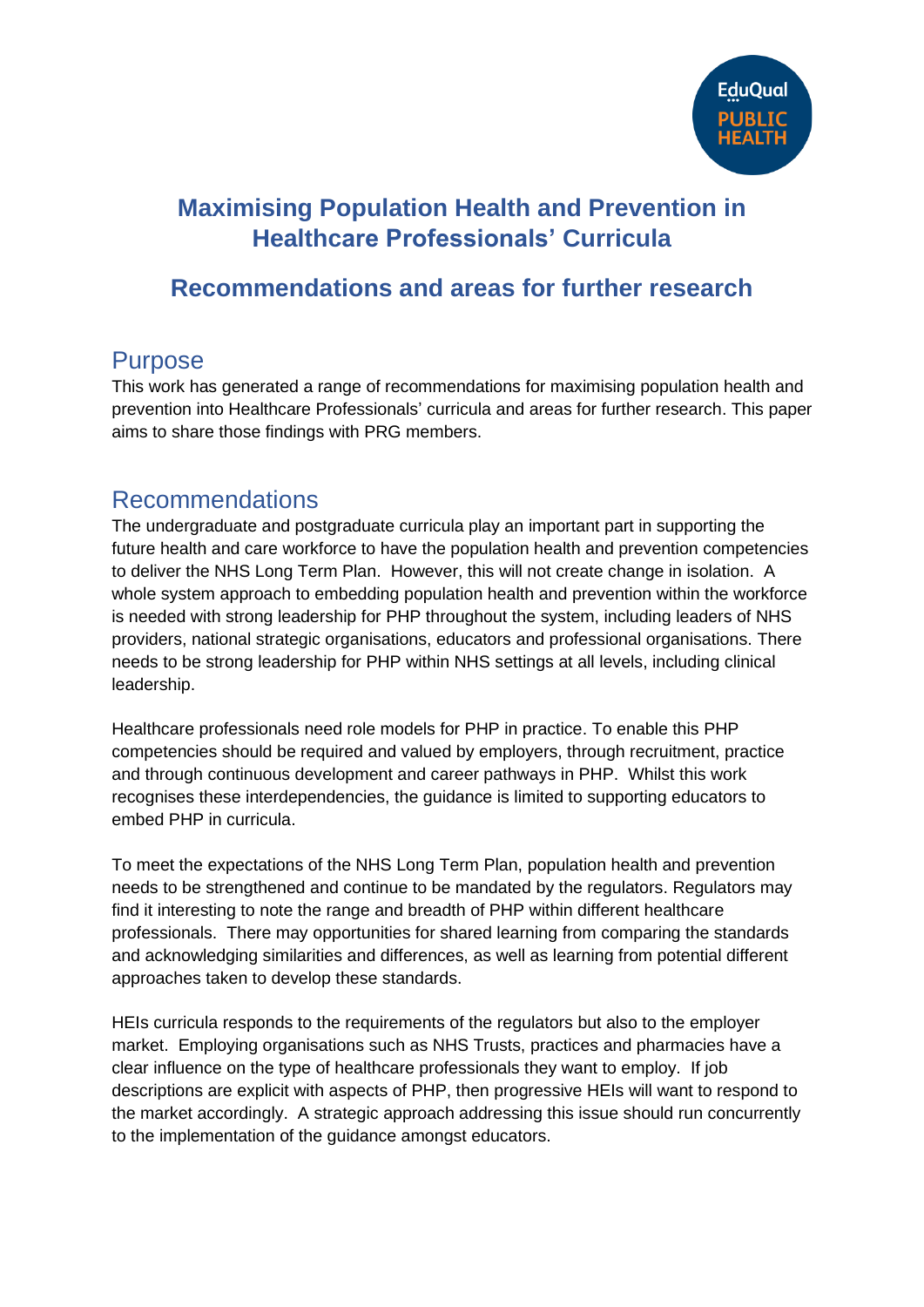The scope of this project requires the guidance to be broad and generic to support all educators to build some generic PHP into training. Further work may be required to address more specific elements of PHP.

Stakeholders have expressed that much guidance is produced by national bodies in the NHS. However, further support is required to implement this guidance. A clear implementation plan should be developed alongside this guidance. This should include a communications and dissemination plan, monitoring and testing to refine and improve it, and gather further examples of emerging practice. There should also be an evaluation of the impact of the guidance. Evaluation of the process of implementation would enable learning that could be applied to other programmes seeking to change practice across healthcare professionals.

Stakeholders have expressed the desire for some specific resources, including a single repository for the sharing of innovation and ideas. This would benefit from being interactive so that educators could shape and contribute to it and keep it live and relevant.

Some existing networks for educators have been identified related to PHP, specifically the Medical School Educators in Public Health and Regional Public Health Training networks. Stakeholders have expressed they would welcome networking around PHP. There may be an opportunity to increase awareness of these networks or develop wider networks for those educators who do not see population health and prevention as their primary focus. These networks may consider how they might test and better utilize existing cascade systems for disseminating information to frontline educators.

#### Areas for further research

Further research is required to evaluate the impact of embedding PHP in undergraduate and postgraduate curricula. This includes the impact on student learning, satisfaction and practice; the impact for educators in terms, including their perceptions of the importance of PHP, confidence and practice, both as an educator and where appropriate in clinical practice. Finally, there is a lack of research on the impact of this for patients or service users. Whilst this may be challenging to measure, it is important to remember that the reason for embedding PHP into healthcare professionals practice is to improve NHS services, and therefore the impact on patient satisfaction, and on outcomes at both a clinical population level are important to assess.

Further research would be helpful to explore whether the standards set by the regulators are those that lead to the changes in the workforce required in the NHS Long Term Plan. This work has identified differences in requirements between professional groups and there does not appear to be a common framework against which regulators have compared the professional groups, to identify which standards are relevant for each group. Further research is required to identify whether this matters, and whether there are standards that are missing or irrelevant for some professional groups.

The peer-reviewed evidence identified for inter-professional learning comes from the USA which has a very different healthcare system to the UK, so lessons may not necessarily be